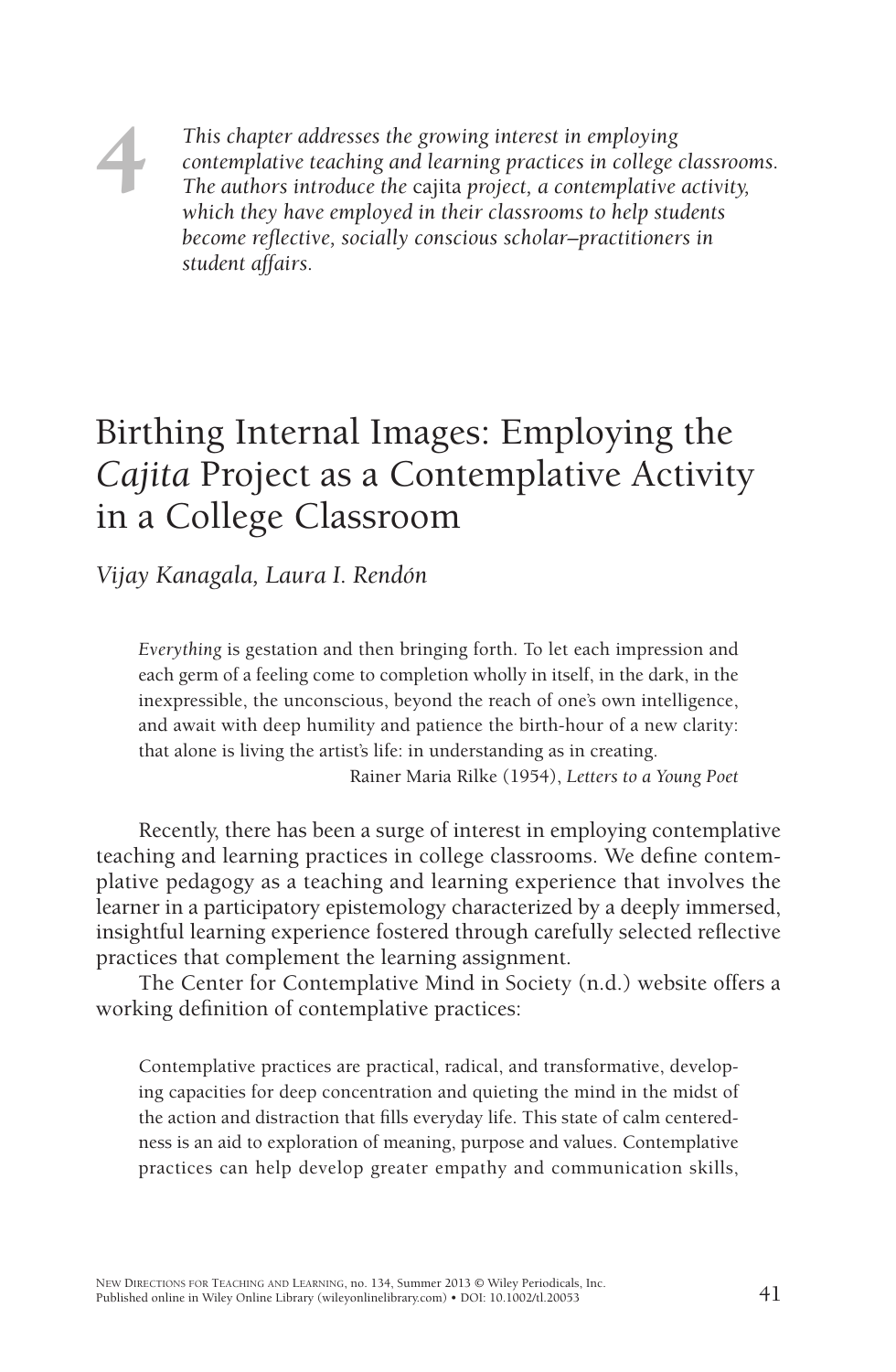improve focus and attention, reduce stress and enhance creativity, supporting a loving and compassionate approach to life. (para. 2)

Contemplative practices may be integrated into one's daily life in many ways. These practices may include sitting in silence; mindful walking in nature and man-made environments; meditation; contemplative prayer; yoga; and a variety of artistic forms of expression. We view pedagogy as the approach that considers both the professor's own philosophical orientation, as well as the selection of appropriate teaching and learning strategies to set up an in- and out-of-class context for learning to occur. Contemplative practices are the tools that foster a reflective, insightful dimension to the pedagogic experience. In this chapter, we describe our experience employing a contemplative, arts-based pedagogy known as the "*cajita*  project."

## **The** *Cajita* **Project**

In graduate-level classrooms where we have taught courses such as Foundations of Student Affairs, Students in American Higher Education, Advanced Research Methods in Higher Education, Counseling, and a seminar on Educating for Wholeness, Social Justice and Liberation, we have employed a contemplative activity known as the *cajita* project developed by Professor Alberto Pulido, who is chair of the Department of Ethnic Studies at the University of San Diego. Technically speaking, *cajita* is a Spanish term for a small box, but Professor Pulido has broadened the definition, which speaks of a *cajita* as a sacred box, a knowledge canvas, a creative vessel, or an artistic canvas. In his Chicana/o and Latina/o studies courses, Professor Pulido has asked students to imagine and create a knowledge canvas he calls a *cajita*. As he teaches culture, rituals, and traditions of the Latino community, Professor Pulido asks students to develop a cultural autobiographical story told in carefully selected artifacts such as family photos, personal jewelry, green cards, newspaper articles, candles, food, and prerecorded music. The stories students create through their *cajitas* honor ancestry, family struggles, and triumphs, as well as the contributions of different family members (Pulido 2002).

Professor Pulido (2002) elaborates:

These *cajitas* are literally boxes of various shapes, forms, and sizes made out of wood or cardboard. The assignment is introduced at the beginning of the fall semester and continually discussed throughout the months of September and October to recognize and honor *El Día de Los Muertos* (The Day of the Dead) celebrations commemorated and observed the first and second of November throughout Mexico and the United States. Traditionally, November first is known as *El Día de los Angelitos* to celebrate children whereas November second honors those who died as adults. The students'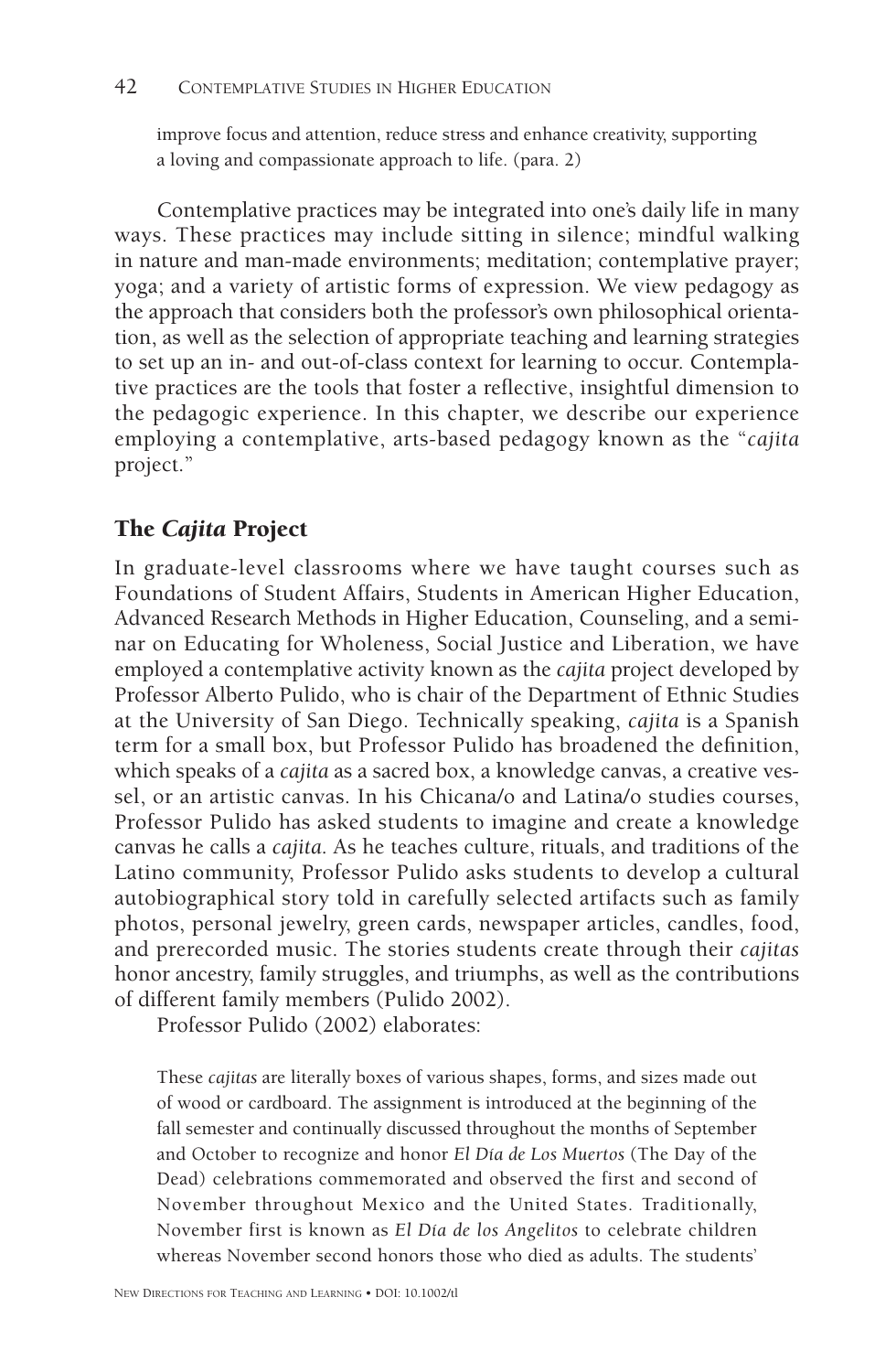*cajitas* become the centerpiece of a one-day campus-wide celebration held yearly in commemoration of the Day of the Dead. (71)

Because the courses Professor Pulido teaches focus on cultural identity and religion, the *cajita* project becomes a conduit toward understanding cultural practices that originated with indigenous practices and progressed into the creation of modern-day altars that honor Latino cultural icons such as Selena, Cesar Chavez, and Tito Puente, among others.

The outcomes Professor Pulido expects in his Chicana/o and Latina/o studies courses include having students develop hands-on experiential knowledge about Latina/o cultural expression and allowing students to connect academic knowledge with that of everyday life experience. In doing so, students take abstract intellectual knowledge and connect it to their personal lives, making learning come alive. In Professor Pulido's philosophy, students and teachers resemble artists, ready to illuminate images symbolic of their journeys and lived experiences (Pulido 2002).

We do not teach ethnic or religious studies courses, but we have employed a revised version of the *cajita* project with significant success with our graduate students majoring in higher education leadership and student affairs. In our classes, we have asked students to construct their own *cajitas* reflecting their life journeys and containing images of past, present, and future. The life paths of our master's and doctoral students will place them in professions such as student affairs administrators, community organizers, social activists, educational policy analysts, college presidents, and college professors. In essence, students are going to meet the world as it is and seek to transform it.

We believe it is important for all students who are going to engage in the world in a socially conscious way to adopt a contemplative practice of their own, to have a deeper understanding of who they are and what they bring to their profession, and to become reflective scholar–practitioners. We seek to have students acquire some way of getting deeper into the internal and external learning experience, some way to reflect deeply on what they are learning and to connect the learning experience to issues of meaning, purpose, the interconnectedness of life, and social change.

Consequently, the *cajita* project becomes our way of employing a contemplative, *sentipensante* pedagogy (Rendón 2009), a sensing/thinking approach to teaching and learning that activates the mind and the spirit. When Orlando Fals Borda, a Colombian researcher and sociologist and one of the founders of participatory action research, wanted to study the essence of culture of the fishermen of the Colombian coast, he approached his learning inquiry not only by observing the fishermen; he actually lived with them to authentically experience their rhythm of life where culture was about employing intelligence to know when and how to fish and acknowledging the heart of their work to act with wisdom and respect for life. The fishermen said that they were "sentipensantes," acting with heart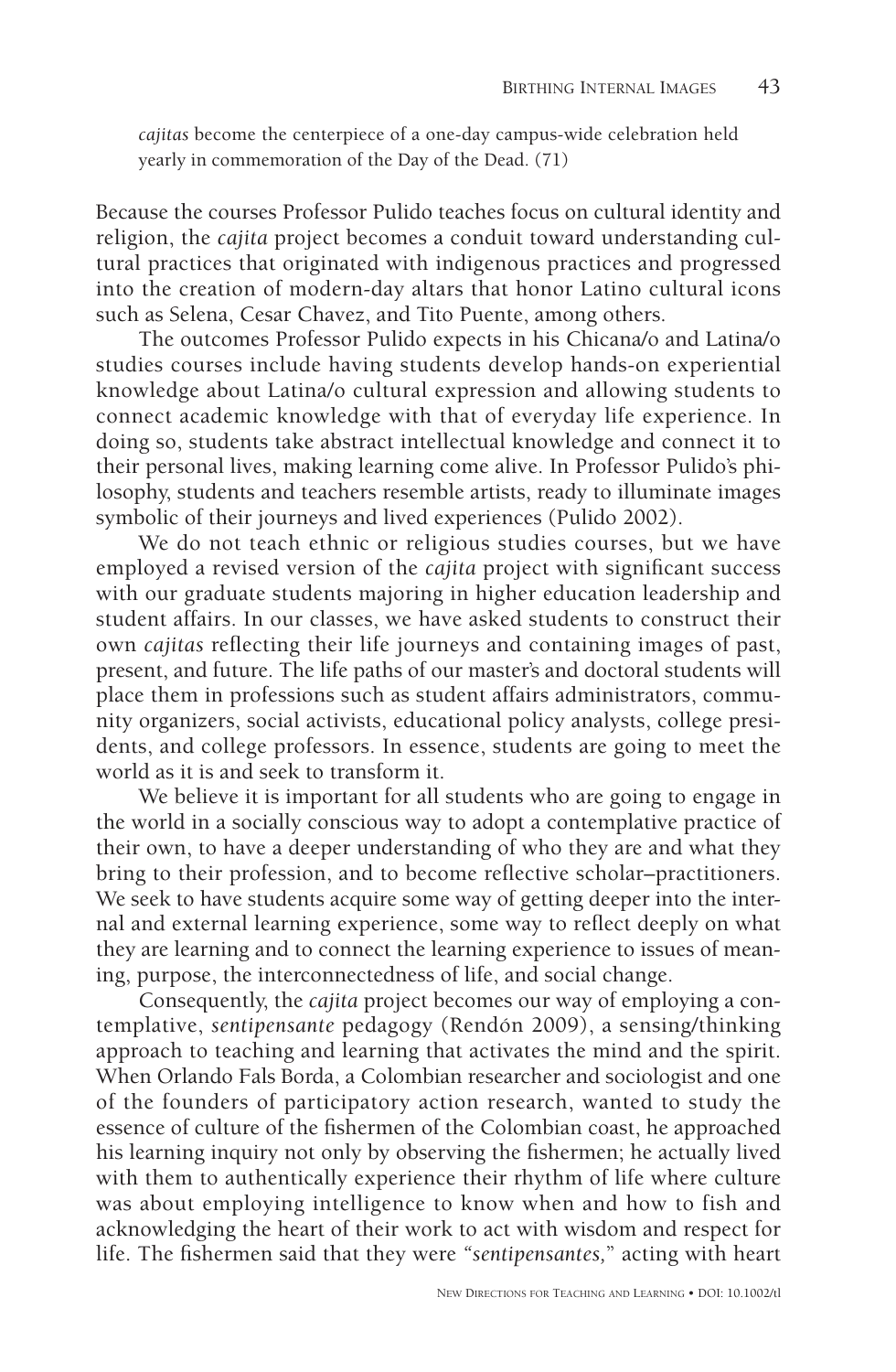and mind; theirs was the art and structure of living at the foot of a river (Ricobassilon 2008).

## **Birthing Internal Images: Employing The** *Cajita* **Project**

Creating a *cajita* can be a very powerful and liberating contemplative experience when and if it is implemented with great care and preparation. In this section, we outline the steps we have taken to employ the *cajita* project in a course focusing on higher education leadership in student affairs. We connect the *cajita* project to developing two key competencies student affairs administrators should master: (1) developing social and personal responsibility and (2) becoming a reflective scholar-practitioner.

The Association of American Colleges and Universities (AAC&U) (2006) has advocated that students should master personal and social responsibility as exemplified by:

- Developing a strong work ethic
- Recognizing and acting on a sense of academic integrity
- Recognizing and acting on the responsibility to contribute to the larger community
- Recognizing and acting on the obligation to take seriously the perspectives of others
- Developing competence in ethical and moral reasoning (para. 3)

In a 2007 report, AAC&U recommended expanding student learning to include "serious engagement with questions of values, principles, and larger meanings" (23). Further, Eaton and O'Brien (2004, 4) discuss the important role of self-reflective activities. They indicate that:

Providing opportunities for self-reflection seems to enhance students' sense of responsibility and motivation for their own learning as the reflection and assessment processes connect directly with the students' own work. Reflection asks them to think about how theory relates to application in the "real world," and also helps students view their own experiences as important enough not to be taken for granted. Through reflection, students (and faculty) recognize that learning from examined experience is as important an instance of learning as from a text or lecture, and that not all learning happens in an abstract environment distant from their lives in the world. Connecting students' lives with their academic and intellectual work may not only improve attainment of learning goals, but may also contribute to enhanced student engagement with the university program, potentially leading to improved retention, academic performance and/or time to degree—all important factors in building a vital and effective campus.

In allowing students to be reflective and socially conscious scholar– practitioners in our classrooms, we create a space that invites and values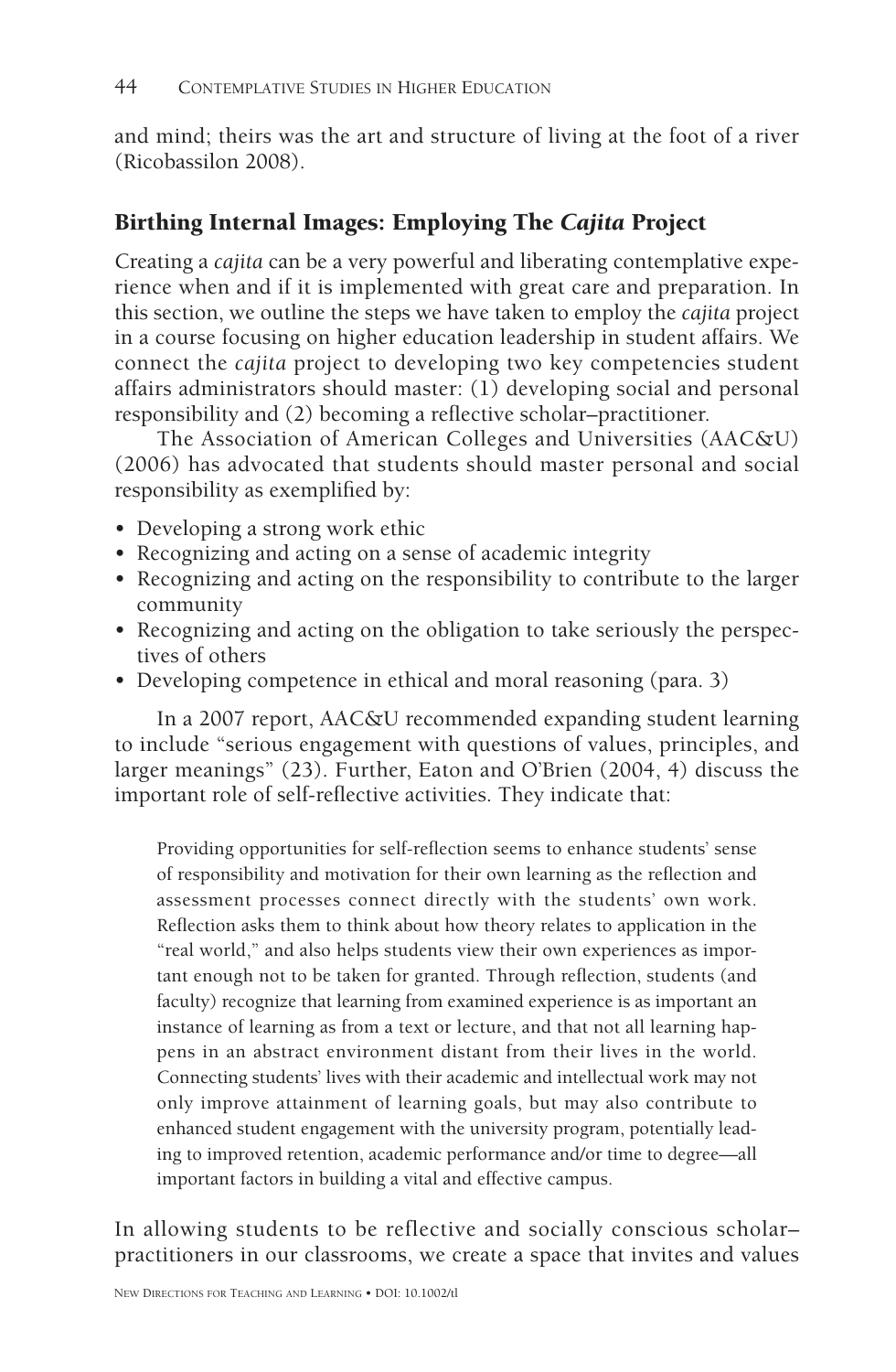"inner knowing (deep wisdom, wonder, sense of the sacred, intuition, and emotions)" as well as "outer knowing (intellectual reasoning, rationality, and objectivity)" (Rendón 2009, 27). Therefore, this space created through self-reflection acknowledges students' life experiences and provides an opportunity to construct deeper meanings of these experiences in their lives.

**Step I. Introducing the** *Cajita* **Project.** It is important to contextualize the *cajita* project, including its origins and goals. We introduce the project at the beginning of the semester including it as a key reflective learning activity in our syllabus. We tell students that they will be expected to construct their own *cajitas*. A *cajita* is a personal reflective box that represents who each student is as a person, and the special talents she or he brings to the student affairs profession. Students may select artifacts that represent individuals (in and out of college) who have influenced and validated them, the kind of student affairs administrator they hope to be, and how they hope to make a difference in the lives of students and in the world of college.

To provide a background to the project, students are encouraged to read Professor Pulido's article, "The Living Color of Students' Lives: Bringing *Cajitas* into the Classroom" (2002). An in-class discussion of the article and the project is critical to ensure that students realize the nature and scope of the class assignment, to recognize the expectations of the project, and to clarify any questions that the project stimulates among students. We have also found it helpful to invite former students who have engaged in constructing *cajitas* to visit the class and to share their experiences.

Basic questions that we have encountered in our classes include but have not been limited to: Should the *cajita* be only a box? Can I think outside the box? How big should the box be? Should it be a pretty box? Can the box be of any shape other than a square? What material should the box be: cardboard, plastic, wood, and so forth? We have emphasized to students that they have complete freedom to create their *cajitas*, which are so personal that no two can ever be similar. Students sometimes articulate "deeper" questions that percolate in their hearts and minds, which revolve around their own life experiences—personal and professional, as well as belief systems they value or are exploring or questioning. Some students also wonder if it is indeed possible to express their experiences, thoughts, and feelings through a small (or big) box. Engaging these questions allows an opportunity for the instructor(s) to soothe student anxieties, to validate their experiences, and to ask them to trust the reflective process.

**Step II. Conceptualizing and Creating the** *Cajita***.** The instructor(s) and the students should realize that the *cajita* project is designed to assist each participant to become a reflective, socially conscious scholarpractitioner. Understanding that the *cajita* is a highly personal reflective box that one designs and builds using one's own creativity and life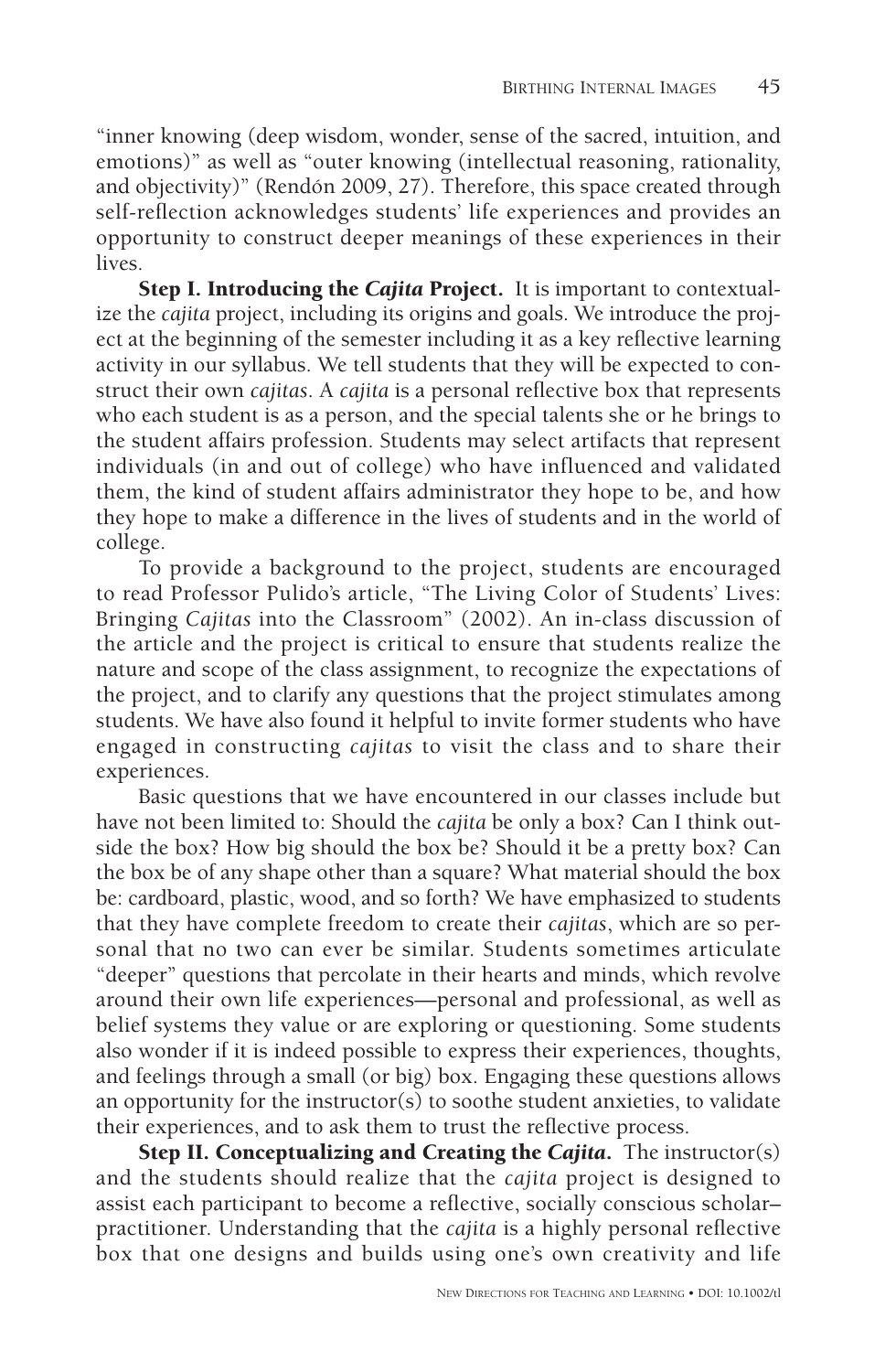experiences is imperative. Each *cajita* is unique to each individual. Thus, no two *cajitas* are alike. To demonstrate that learning and teaching are bior multidirectional, we as instructors also engage in designing and sharing our own *cajitas*. We make it a practice to bring our own *cajitas* to class. This serves as an opportunity for the instructor(s) to experience what it means to conceptualize a *cajita* and to deal with the emotions that one experiences while reflecting upon and building a *cajita*.

It was one such emotional and reflective journey for Vijay Kanagala, coauthor of this article, who developed his *cajita* as a doctoral student in a class focusing on *sentipensante* (sensing/thinking) pedagogy (Rendón 2009) and social justice. Not knowing where to start, how to embrace the project, what to focus on, or who to include in his *cajita*, Vijay wrestled with the questions from the day he was introduced to the project. The assignment required the student to create a *cajita* that demonstrated her or his pedagogy and philosophy of education. The following is an excerpt from Vijay's personal journal entry that illuminates the epiphanous, emotional moments that led to creating his unique *cajita*.

What a serendipitous day it has been! Not sure why *Amma* [mother] wanted to clear the garage in this super cold weather but she did. And boy, am I glad she did! After a few minutes of trying to organize stuff, I decided that it was probably easier to just declutter by discarding or donating things that we did not need anymore. That old tattered suitcase lying in the corner for the longest time had to go! I took and tossed it into the dumpster outside our apartment. *Amma* sure wasn't happy. I always teased her that she was a secret hoarder! She wanted it back. She really wanted the ripped suitcase with a broken wheel back, and would not stop yelling at me until I dived into the dumpster to get it back for her.

That's when *Amma* explained. She wanted the suitcase back not because it has any utility value left but because of the emotional value *Amma* attached to the suitcase. Amma reminded me that this was the first suitcase that our family had bought, and used as we immigrated to the United States back in the early 90s. I was in tenth grade. I remembered vaguely but not really.

That's when it hit me, today. We, as a family, have never processed our family's immigration journey from India to the United States. We have neither talked about the financial challenges that *Nana* [father] and *Amma* faced nor have we discussed the emotional scars we had to endure for leaving our extended family behind. All of us lacked social and academic capital when we immigrated but still somehow we believed that this was the land of opportunity. I guess our unwavering belief that we will eventually find success in this distant land helped us make it.

Suddenly, it is all coming back. Here I am a son of immigrants, an immigrant myself, the first in my family to enroll in a doctoral program realizing our dream-my parents' dream. That through education, we would find success and happiness. I was living our American dream.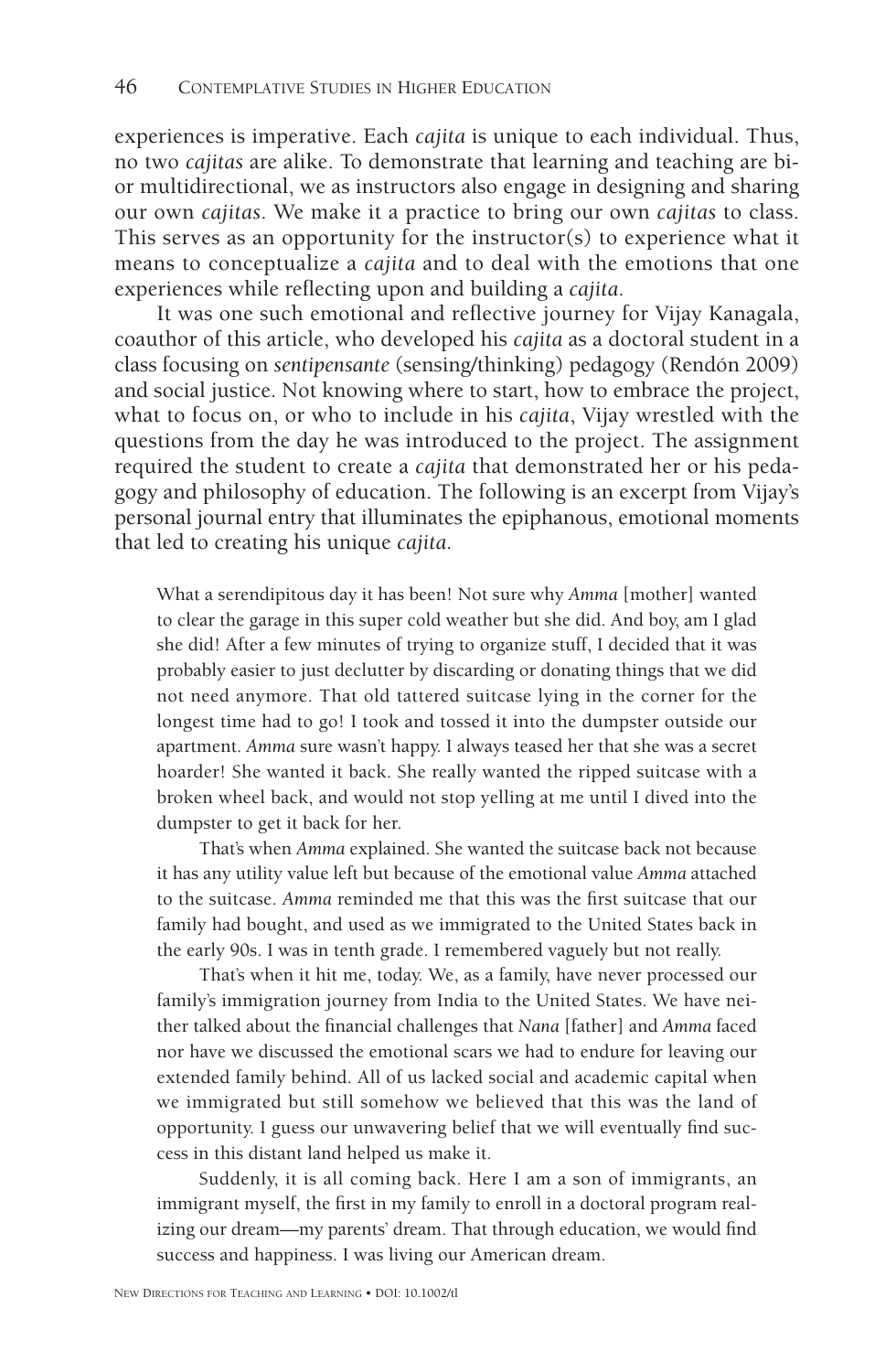Who would have imagined that a spring-cleaning project that included a dumpster dive would provide an answer for my class project? Voilà! I just found my perfect box for my *cajita*. That suitcase is my *cajita*. I did not have to fill it with artifacts. Even empty, it is full of meaning. It connects me to my past in a unique way and grounds me for who I am. I did not know I had yearned for that connection all these years, but I did. My *suitcase cajita* is my identity. (V. Kanagala, personal communication, February 22, 2009)

**Step III.** *Cajita* **Gallery Walk.** By the time students are to display their *cajitas*, it is important that the class is functioning as a community of learners who have fostered trust among each other. On this momentous day, we begin by inviting students to share a meal. We have provided food and invited students to bring food of their choosing that they may wish to share with their classmates. Sharing a meal serves to reinforce community and to foster bonding among students. We then invite students to participate in a silent gallery walk.

The *cajitas* gallery walk involves about a twenty-minute silent walk as students take the time to observe and "take in" their peers' *cajitas*. To create a mood of reverence and respect, we have played calming, soft meditational background music during the walk. Following the gallery walk, we open the classroom for volunteers who would like to present their *cajitas.* If comfortable, instructors should consider sharing their *cajitas.*

We have learned that it is best to set up the classroom as an art gallery ahead of time. Classroom furniture should be rearranged if necessary, and each student should be given the option to display her or his *cajita* for public view accompanied by a one-page description of what the artifacts that make up the *cajita* signify. The day that the *cajitas* will be displayed and presented to the entire class should be approached with significant respect and trust, for the stories students share can be powerful and filled with emotions ranging from joy to sadness and anxiety. We begin by telling students that it is important for all in class to treat each other with respect and dignity, that students should share only what they feel comfortable sharing, and that not everything is public. We ask that students present their *cajitas* on a volunteer basis. No one is forced to share her or his *cajita*. At this time we also address the do's and don'ts of sharing a *cajita* to address questions such as: Can I touch an artifact? I don't understand what this artifact means? Can I get an explanation now? I don't see a name; whose *cajita* is this? Students should be cautioned to be respectful of the *cajitas* because artifacts on display may be of very emotional and personal value to the creator, and therefore priceless. Some artifacts may be controversial and due care must be taken. Over time, we have learned that the *cajitas* students create are taken home to find a special place. At home, the *cajitas* serve as memory of the class and, more important, as a symbol of student life journeys, lived experiences, and hope for the future.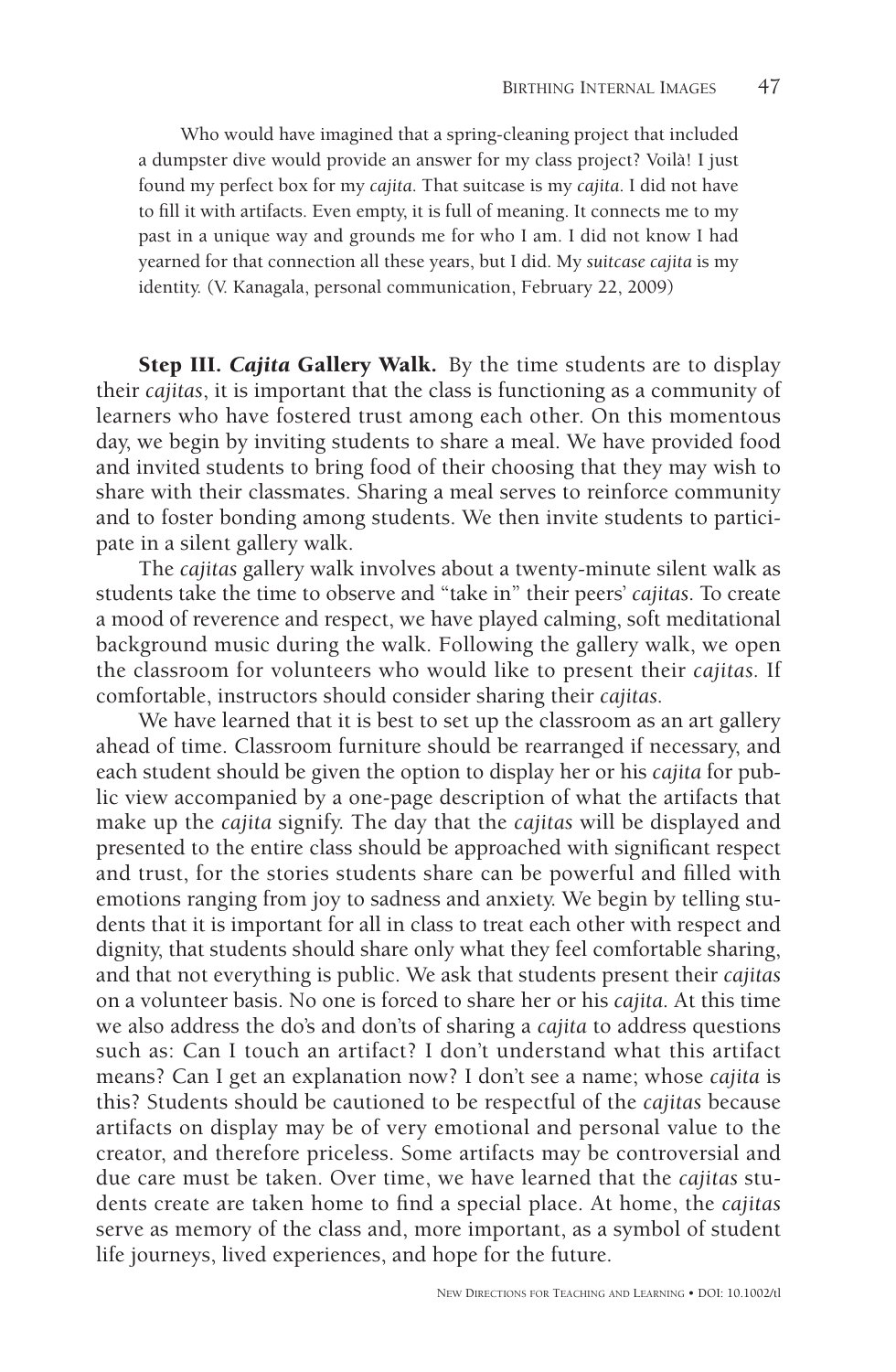**Preparation for the** *Cajita* **Project**. The confluence of three entities —namely, the individual student, the class as a whole, and the instructor is necessary for the successful *birthing* of a *cajita* project.

*The Instructor.* To engage and encourage a group of students to embrace contemplative practice as a way to foster self-reflexivity, it is important that the instructor not only understands and values the same, but also incorporates one or more contemplative practice(s) in her or his own personal and professional life. In other words, to employ reflective assignments requires that professors embrace and practice contemplative ways of knowing. A deep intellectual and personal understanding of contemplative practice and a willingness to engage not just superficially are imperative to lend authenticity for the *cajita* project. Professors must also be discerning educators, with an intuitive sense of judgment about when reflective practices are appropriate and not appropriate to employ. It is also the responsibility of the instructor to create trust as well as a safe classroom context where emotion, subjectivity, and student voice are welcomed, respected, and embraced.

Further, it is important to connect the *cajita* project to one or more learning goals, and these will vary depending on the course being taught. In other words, the *cajita* project should never be employed solely on the basis that it looks interesting or that it might be fun to try out in class. Rather, the *cajita* project, as well as similar contemplative activities, should be linked to a learning objective(s) related to the subject matter. For example, whereas Professor Pulido connected the *cajita* project to Chicana/o and Latina/o history and culture, we linked the project to student affairs competencies in the areas of developing personal and social responsibility and becoming reflective scholar-practitioners.

*Individual Student.* The *cajita* project is an example of an assignment that addresses the learner's full complexity of mind, body, and spirit. The project works best with students who are open to taking the risk of working with emotions and intuition, are willing to participate in nontraditional ways of knowing and learning, and are receptive to contemplative assignments that engage them more deeply in what they are studying. In our experience, we have learned that not every student is ready or willing to entertain perspectives that run counter to deeply held belief systems or faith principles. These views should be respected, and alternative assignments should be available for students to complete the class successfully.

*The Class as a Community of Learners.* Students in any given classroom come from different backgrounds, cultures, religious perspectives, values, belief systems, and ethnicities. As a result, students have diverse worldviews, and the *cajitas* will be reflective of wide-ranging experiences and perspectives. Consequently, it is important that the students function as a community built on trust and respect for difference. In such a community, the instructor and students agree to create a safe space where feelings, thoughts, and experiences can be shared without fear of negative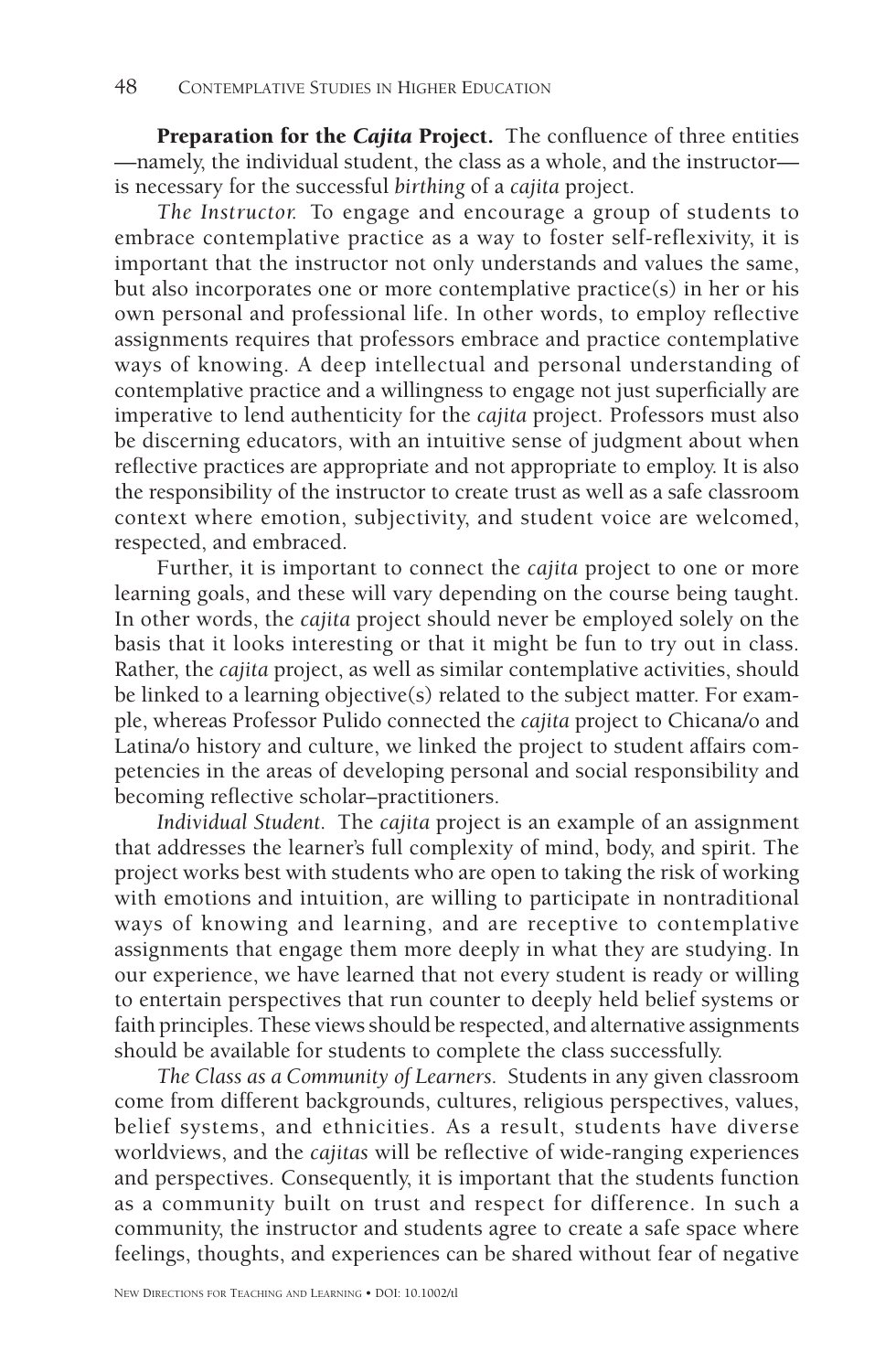judgment (though students can agree to disagree) or of disclosure outside the circle of trust. This can be accomplished by engaging in a class activity that establishes ground rules to engage in civil and mindful class discussions.

It is important to understand that although the *cajita* project may be construed as a collective project (which it can be), at its core it is also a very personal, risky, reflective journey that each participating class member undertakes and shares within the classroom circle of trust. As such, the *cajita* should be beyond judgment of the instructor and the rest of the class community. However, this should not deter anyone from being inquisitive or asking the *cajita*'s creator to elaborate about part or all of the *cajita* (in a respectful way).

**Challenges to Implementing the** *Cajita* **Project.** Professors should understand that there will be some students who will not embrace contemplative assignments such as the *cajita* project. Not every student will be comfortable or ready to participate in this kind of contemplative assignment because of personal reasons relating to faith issues, cultural anxiety, emotional discomfort, or unwillingness to share personal belief systems and life experiences. Consequently, the instructor should be open to providing an alternative assignment (such as creating another arts-based project, writing a book review, writing a paper related to the course content) in consultation with the concerned student(s).

Reflective assignments are quite in vogue these days and typically involve activities such as journaling and writing personal essays. We wish to emphasize that assignments involving contemplative activities should be very carefully designed and implemented. Employing a contemplative pedagogy requires that the instructors have: (1) done extensive background reading to thoroughly understand the nature of contemplative practice, its uses, potential, and challenges; and (2) adopted some form of contemplative practice in their own personal lives such as meditation, yoga, journaling, or poetry writing, among others. We cannot overemphasize that contemplative activities should be employed with great care and sensitivity. If poorly applied, reflective assignments can result in a less than positive classroom experience for both instructors and students.

Instructors should realize that more often than not students might have never engaged in contemplative activities during their educational experiences. As a result, the instructor needs to be keenly aware that several basic questions about the logistics of the assignment may arise. A variety of deeper philosophical questions tend to follow after students understand the project and are in the process of developing their *cajitas*. Therefore, we recommend that the instructor check in with the students as the semester progresses and revisit the *cajita* assignment to clarify questions about the project.

Finally, some students may view the *cajita* project as not relevant to their personal cultural experience, perhaps viewing it only as a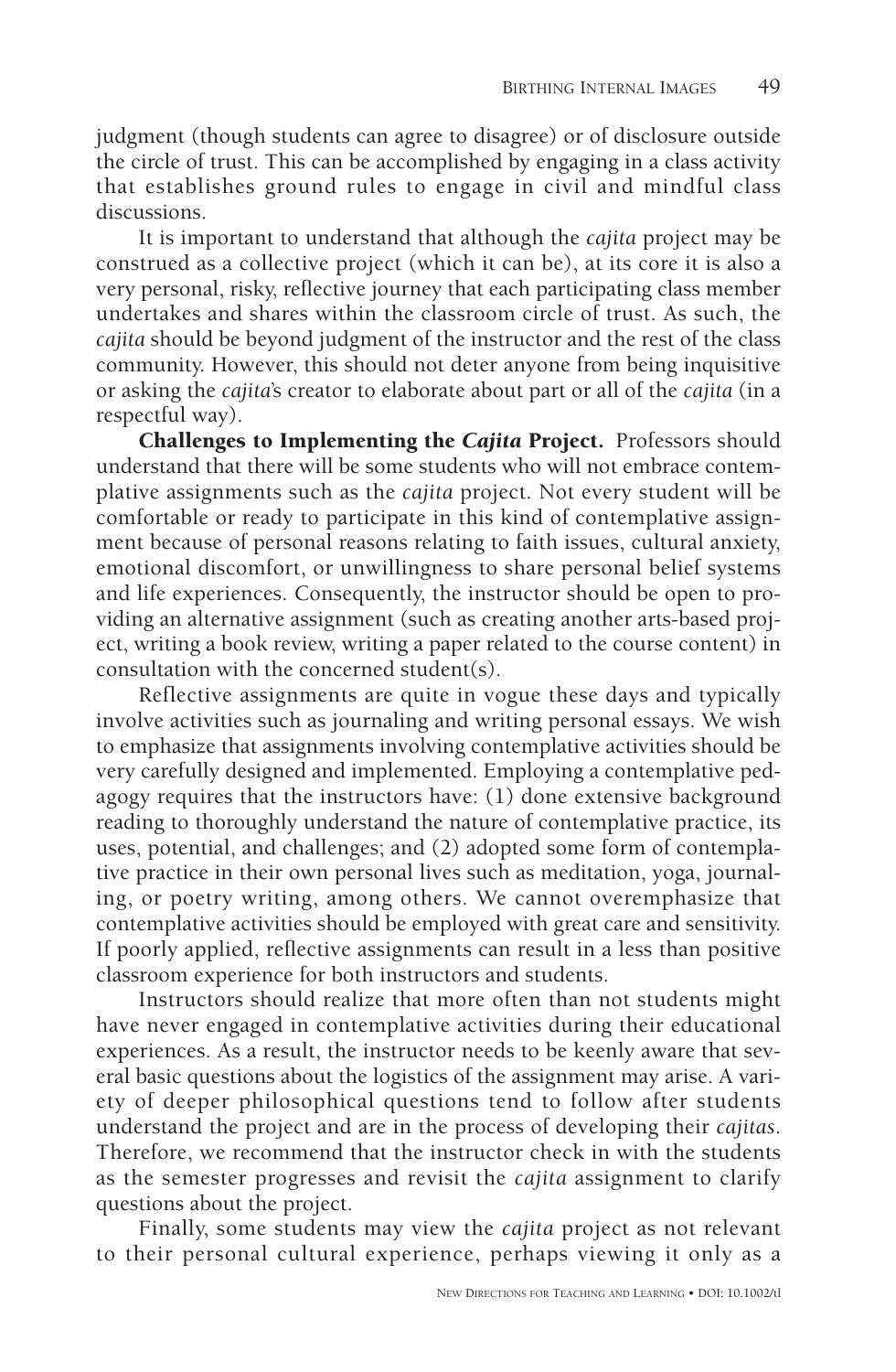Latino-specific activity or considering it to be an appropriation of a certain culture. However, in our opinion, the *cajita* project transcends a focus on only one culture. In our classrooms, students from diverse ethnic, racial, religious, and sexual orientation backgrounds have successfully worked on creating *cajitas*. Although we are personally comfortable employing the Spanish term, *cajita*, we also recognize that this kind of project can be conceptualized in a variety of ways. For example, one professor shared that she had employed a "shoe project" with her students. Her students were asked to select shoes that reflected their life journeys; and the shoes might also be filled with different artifacts. Similarly, another professor, who worked with immigrant students, had asked them to construct images of the homes they left behind. This *home* imagery assignment was designed to facilitate selfunderstanding and healing within the community of immigrant student learners. A faculty member teaching any course can come up with a wide array of creative ways to engage students in contemplative activities that deepen the learning experience. In giving birth to their images through arts-based contemplative activities, the hour of clarity gets closer to being within the students' reach.

## **References**

- Association of American Colleges and Universities. 2006. *Core Commitments: Fostering Personal and Social Responsibility on Colleges and University Campuses.* http://www .aacu.org/press\_room/press\_releases/2006/CoreCommitmentsInitiative.cfm.
- Association of American Colleges and Universities, The National Leadership Council for Liberal Education, and America's Promise. 2007. *College Learning for the New Global Century.* Washington, DC: Association of American Colleges and Universities. http://www.aacu.org/leap/documents/GlobalCentury\_final.pdf.
- Center for Contemplative Mind in Society. n.d. *What Are Contemplative Practices?* http:// www.contemplativemind.org/practices/.
- Eaton, M., and K. O'Brien. 2004. *Project on the Future of Higher Education. Creating a Vital Campus in a Climate of Restricted Resources: Role of Self-Reflection and Self-Assessment.* http://www.aacu.org/meetings/annualmeeting/AM08/documents/ CreatingaVitalCampus.pdf.
- Pulido, A. L. 2002. "The Living Color of Students' Lives: Bringing *Cajitas* into the Classroom." *Religion & Education* 29(2): 69–77.
- Rendón, L. I. 2009. *Sentipensante (Sensing/Thinking) Pedagogy: Educating for Wholeness, Social Justice and Liberation*. Sterling, VA: Stylus Press.
- Ricobassilon. (2008). *Explica Concepto de Sentipensante y Habla del Hombre Hicotea* [Explains the concepts of *sentipensante* and the language of the fishermen]. YouTube video, 8:39, uploaded August 17. http://www.youtube.com/watch?v=LbJWqetRuMo.
- Rilke, R. M. 1954. *Letters to a Young Poet*. Translated by M. D. Herter Norton. New York: W. W. Norton & Company, Inc. (Original work published 1929; original letter written in 1903.)